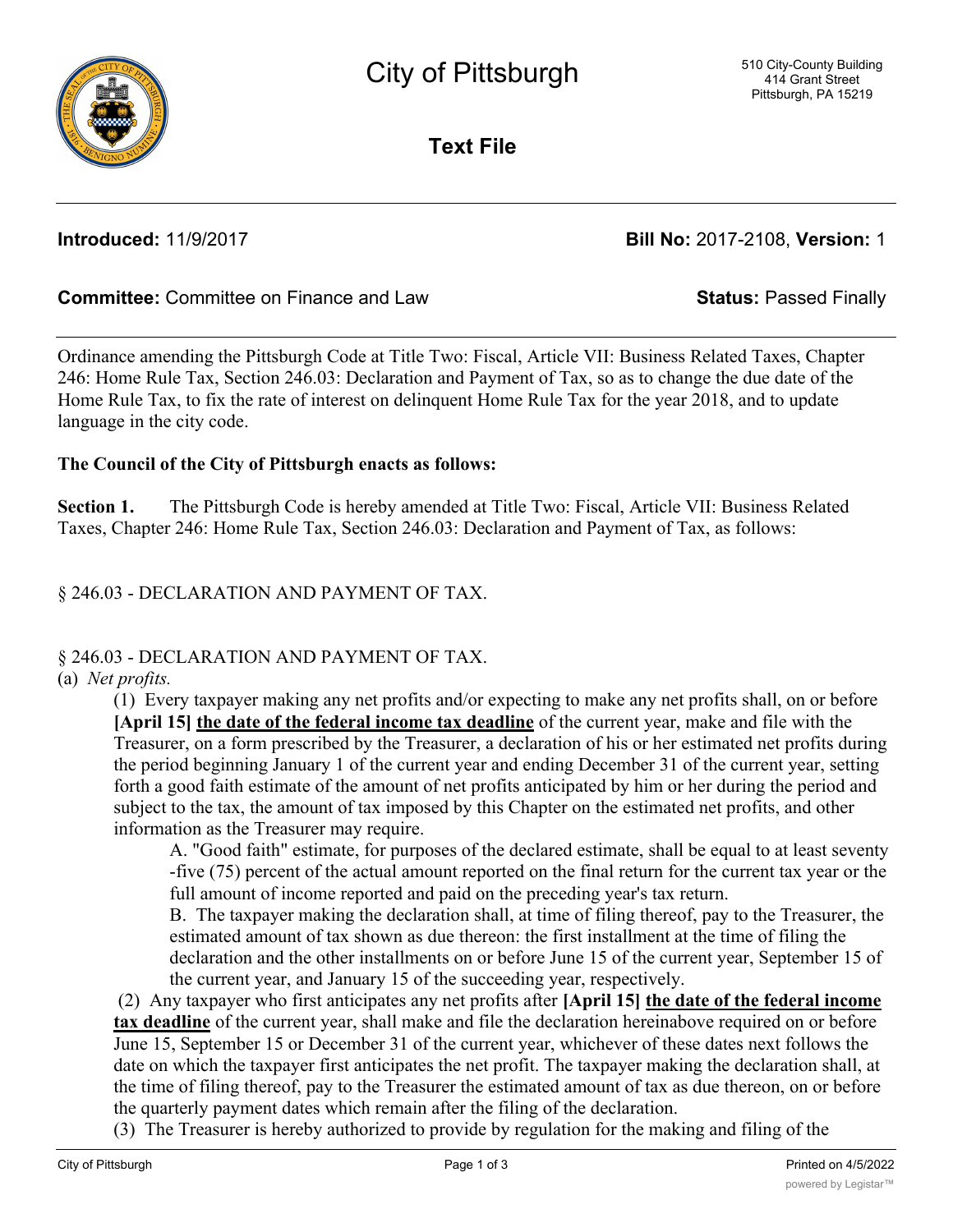## **Introduced:** 11/9/2017 **Bill No:** 2017-2108, **Version:** 1

**Committee:** Committee on Finance and Law **Status:** Passed Finally

declarations of estimated net profits on a quarterly basis. He or she may also provide for the making and filing of the adjusted declarations and for the payment of the estimated tax in cases where a taxpayer anticipates additional net profits not previously declared or advises that he has over-estimated his or her estimated net profits. When a taxpayer files and pays his or her declaration on estimated net profits on a quarterly basis, the failure of the taxpayer to adjust his or her declaration, in the event of unanticipated additional net profits not previously declared, will subject him or her to penalty and interest, pursuant to § 246.07, on the amount of the underpayment of each or any of the installments where such underpayment exceeds twenty-five (25) percent or to the sanctions imposed under  $\S$  246.06(b)(3).

A. The amount of underpayment subject to penalty and interest, pursuant to § 246.07, is the difference between the amount actually paid and the amount of the installment which would have been required to be paid if the estimated tax had been equal to seventy-five (75) percent of the tax shown on the final return for the taxable period. In other words, the sum total of each installment paid should amount to at least one-quarter  $\frac{1}{4}$  of at least seventy-five (75) percent of the entire amount due for the taxable year.

1. *Exception.* The addition of penalty and interest to the tax with respect to any underpayment of any installment, shall not be imposed if the total amount of all payments of the estimated tax made on or before the last date prescribed for the payment of the installment equals or exceeds the amount which the taxpayer paid in the preceding taxable year for the same type of business for the same length of time.

(4) On or before **[April 15] the date of the federal income tax return deadline** of the succeeding year, every taxpayer who has received net profits shall make and file with the Treasurer, on a form prescribed by the Treasurer, a final return showing all his or her net profits for the period beginning January 1 and ending December 31 of the current year, the total amount of tax due, the amount of estimated tax paid under the provisions of this section, the amount of underpayment on the estimated tax installments, together with penalty and interest thereon, and the balance due. Any taxpayer may, in lieu of payment of the fourth quarterly installment of his estimated tax, elect to make and file with the Treasurer on or before January 31 of the succeeding year the final return as hereinabove required. At the time of filing the final return, the taxpayer shall pay the balance of the tax due, or shall ask for refund or credit in the case of overpayment.

 (5) Every taxpayer who discontinues business prior to December 31 of the current year, shall, within thirty (30) days after the discontinuance of business, file his or her final return as hereinabove required and pay the tax due.

(b) *Earned income (salaries, wages, commissions and other compensation).* Every taxpayer who is employed on a salary, wage, commission or other compensation basis, and who receives any earnings not subject to the provisions of § 246.04 relating to the collection at source, shall on or before April 30 of the current year, July 31 of the current year, October 31 of the current year, and January 31 of the succeeding year, make and file with the Treasurer on a form prescribed by the Treasurer, a return setting forth the aggregate amount of salaries, wages, commissions and other compensation earned by him or her during the three-month periods ending March 31 of the current year, June 30 of the current year, September 30 of the current year, and December 31 of the current year, respectively, and subject to the tax, together with such information as the Treasurer may require. Every taxpayer making such return shall, at the time of filing thereof, pay to the Treasurer the amount of tax shown as due thereon.

(c) Every person subject to the tax imposed by this Chapter, whether such tax is collected at source by the